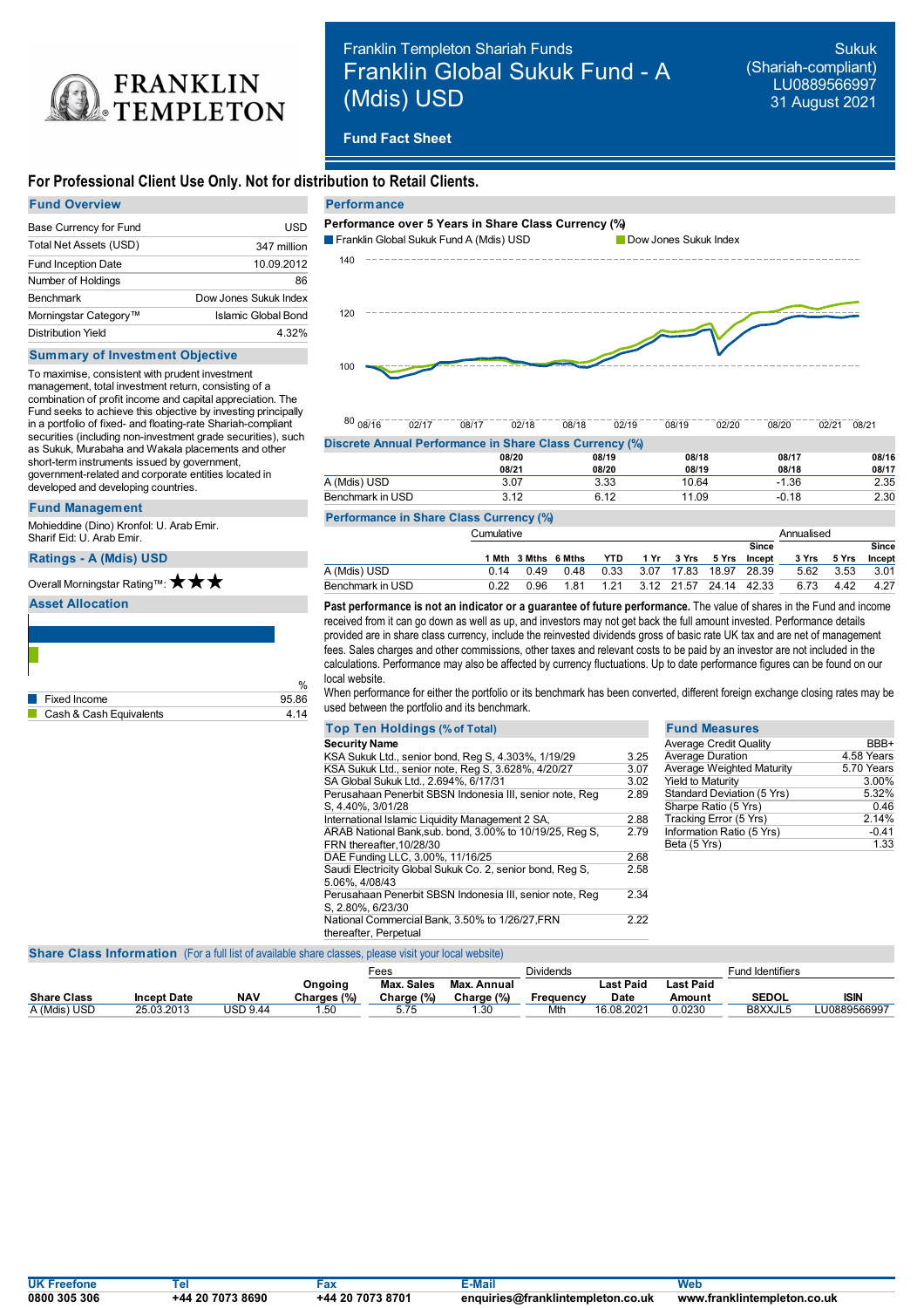### **For Professional Client Use Only. Not for distribution to Retail Clients.**

### **Composition of Fund**

**Franklin Global Sukuk Fund BLOOW Jones Sukuk Index** 

| Geographic                               | % of Total                     |
|------------------------------------------|--------------------------------|
| <b>United Arab Emirates</b>              | 27.87<br>26.02                 |
| Saudi Arabia                             | 24.48<br>24.41                 |
| Indonesia                                | 18.67<br>13.40                 |
| Kuwait                                   | 1.67<br>6.71                   |
| Supranational                            | 13.01<br>5.93                  |
| Malaysia                                 | 6.86<br>4.79                   |
| Qatar                                    | 5.83<br>4.09<br>$\prime$       |
| Pakistan                                 | 0.00<br>2.17                   |
| Egypt                                    | 0.00<br>2.02                   |
| Others                                   | 1.67<br>6.25<br>$\overline{1}$ |
| Cash & Cash Equivalents                  | 4.14<br>0.00<br>- 1            |
| Currency                                 | % of Total                     |
| U.S. Dollar                              | 1100.00<br>97.98               |
| <b>Egyptian Pound</b>                    | 2.02<br>0.00                   |
| <b>Duration Contribution by Currency</b> | Yrs                            |
| U.S. Dollar                              | 4.58<br>4.88                   |

| <b>Sector</b>                           | % of Total                     |
|-----------------------------------------|--------------------------------|
| Government-Related Sovereign            | 41.57<br>33.77                 |
| <b>Corporate Financial Institutions</b> | 26.86<br>16.24                 |
| Government-Related Agencies             | 25.15<br>27.65                 |
| Government-Related Supranational        | 5.93<br>13.51                  |
| Corporate Industrials                   | 4.15<br>1.03<br>$\overline{1}$ |
| Cash & Cash Equivalents                 | 4.14 <sub>l</sub><br>0.00      |
| <b>Credit Quality</b>                   | % of Total                     |
| AAA                                     | 12.48<br>0.10                  |
| AA                                      | 2.83<br>6.25                   |
| A                                       | 38.72<br>42.16                 |
| <b>BBB</b>                              | 30.55<br>36.05<br>$\prime$     |
| <b>BB</b>                               | 4.32<br>2.38                   |
| B                                       | 6.18<br>0.00<br>$\overline{1}$ |
| CCC                                     | 2.59<br>0.00<br>$\prime$       |
| D                                       | 0.00<br>0.22                   |
| Not Rated                               | 10.36<br>0.69<br>$\prime$      |
| Cash & Cash Equivalents                 | 4.14<br>0.00<br>- 1            |

### **What Are the Key Risks?**

The value of shares in the Fund and income received from it can go down as well as up and investors may not get back the full amount invested. Performance may also be affected by currency fluctuations. Currency fluctuations may affect the value of overseas investments. The Fund invests mainly in Shariah-compliant debt securities, including Sukuk and short-term instruments of any quality issued by entities located in developed and emerging markets. Such securities have historically been subject to price movements, generally due to the supply and demand for financing, other market factors or movements in the Sukuk market. As a result, the performance of the Fund can fluctuate moderately over time. Other significant risks include: emerging markets risk, derivatives instruments risk, counterparty risk, liquidity risk, Sukuk risk, Shariah compliance risk. For full details of all of the risks applicable to this Fund, please refer to the "Risk Considerations" section of the Fund in the current prospectus of Franklin Templeton Investment Funds.

#### **Important Information**

© 2021 Franklin Templeton. All rights reserved. This document is intended to be of general interest only and does not constitute legal or tax advice nor is it an offer for shares or invitation to apply for shares of the sub funds of Franklin Templeton Shariah Funds (FTSF), a Luxembourg-registered SICAV ("the Fund"). Nothing in this document should be construed as investment advice. Subscriptions to shares of the Fund can only be made on the basis of the current prospectus, the relevant Key Investor Information Document, accompanied by the latest available audited annual report and the latest semi-annual report if published thereafter. Please consult your professional adviser and read the KIID and current prospectus before deciding to invest. US Persons (as more fully defined in the latest Fund prospectus) are not eligible to invest in the Fund. Shares of FTSF are not available for distribution in all jurisdictions and prospective investors should confirm availability with their local Franklin Templeton representative before making any plans to invest. All or most of the protections provided by the UK Regulatory System will not apply to Franklin Templeton Shariah Funds Investors. An investment in the Fund entails risks which are described in the Fund's prospectus and the relevant Key Investor Information Document. References to particular industries, sectors or companies are for general information and are not necessarily indicative of a fund's holding at any one time. The value of shares in the Fund and any income received from them can go down as well as up, and investors may not get back the full amount invested. Past performance is not an indicator or a guarantee of future performance. Currency fluctuations may affect the value of overseas investments. When investing in a fund denominated in a foreign currency, performance may also be affected by currency fluctuations. The investment activities will be undertaken in accordance with the Shariah Guidelines. As a consequence, the performance of a Fund may possibly be lower than other investment funds that do not seek to strictly adhere to the Islamic investment criteria. The requirement to "purify" cash holdings or dividend income will likely result in payments being made to charities. The return to investors will be reduced by the amount of such payments. The International Shariah Supervisory Board of Amanie Advisors Sdn Bhd has certified that the Fund is in compliance with the requirements of the Shariah principles. There is no guarantee that the Fund will achieve its objective. Source for data and information provided by Franklin Templeton, as of the date of this document, unless otherwise noted. Benchmark related data provided by FactSet, as of the date of this document, unless otherwise noted. References to indices are made for comparative purposes only and are provided to represent the investment environment existing during the time periods shown. An index is unmanaged and one cannot invest directly in an index. The performance of the index does not include the deduction of expenses and does not represent the performance of any Franklin Templeton fund.

In emerging markets, the risks can be greater than in developed markets.

Investments in derivative instruments entail specific risks that may increase the risk profile of the fund and are more fully described in the Fund's prospectus.

The Fund invests in a specific sector or geographical area and the returns may be more volatile than a more diversified fund.

Fund Overview: The Distribution Yield reflects the amounts that may be expected to be distributed over the next 12 months as a percentage of the mid-market unit price of the fund as at the date shown. It does not include any preliminary charge and investors may be subject to tax on distributions.

Ratings: © Morningstar, Inc. All rights reserved. The information contained herein: (1) is proprietary to Morningstar and/or its content providers; (2) may not be copied or distributed; and (3) is not warranted to be accurate, complete or timely. Neither Morningstar nor its content providers are responsible for any damages or losses arising from any use of this information.

**Top Ten Holdings**: These securities do not represent all of the securities purchased, sold or recommended for clients, and the reader should not assume that investment in the securities listed was or will be profitable. The portfolio manager for the Fund reserves the right to withhold release of information with respect to holdings that would otherwise be included in the top holdings list. Fund Measures: The average credit quality (ACQ) rating may change over time. The portfolio itself has not been rated by an independent rating agency. The letter rating, which may be based on bond ratings from different agencies (or internal ratings for unrated bonds, cash and equivalents), is provided to indicate the average credit rating of the portfolio's underlying investments and generally ranges from AAA (highest) to D (lowest). For unrated bonds, cash and equivalents, ratings may be assigned based on the ratings of the issuer, the ratings of the underlying holdings of a pooled investment vehicle, or other relevant factors. The ACQ is determined by assigning a sequential integer to all credit ratings AAA to D, taking a simple, asset-weighted average of investments by market value and rounding to the nearest rating. The risk of default increases as a bond's rating decreases, so the ACQ provided is not a statistical measurement of the portfolio's default risk because a simple, weighted average does not measure the increasing level of risk from lower-rated bonds. The ACQ may be lower if cash and equivalents are excluded from the calculation. The ACQ is provided for informational purposes only. Derivative positions are not reflected in the ACQ.

Yield figures quoted should not be used as an indication of the income that has or will be received. Yield figures are based on the portfolio's underlying holdings and do not represent a payout of the portfolio.

**Ongoing Charges**: The Ongoing Charges Figure (OCF) is an amount representing all operating charges and expenses of the Fund in the prior 12 months as a percentage of the Fund's average net assets for the period. Where that figure would not be a fair representation of future costs or if 12 months data is not available, an estimated figure will be shown.

**Composition of Fund:** Ratings shown are assigned by one or more Nationally Recognised Statistical Rating Organisations ('NRSRO'), such as Standard & Poor's, Moody's and Fitch. The ratings are an indication of an issuer's creditworthiness and typically range from AAA or Aaa (highest) to D (lowest). When ratings from all three agencies are available, the middle rating is used; when two are available, the lowest rating is used; and when only one is available, that rating is used. Foreign government bonds without a specific rating are assigned the country rating provided by an NRSRO, if available. The Not Rated category consists of rateable securities that have not been rated by an NRSRO. Cash includes equivalents, which may be rated. Performance attribution is calculated in the base currency of the fund.